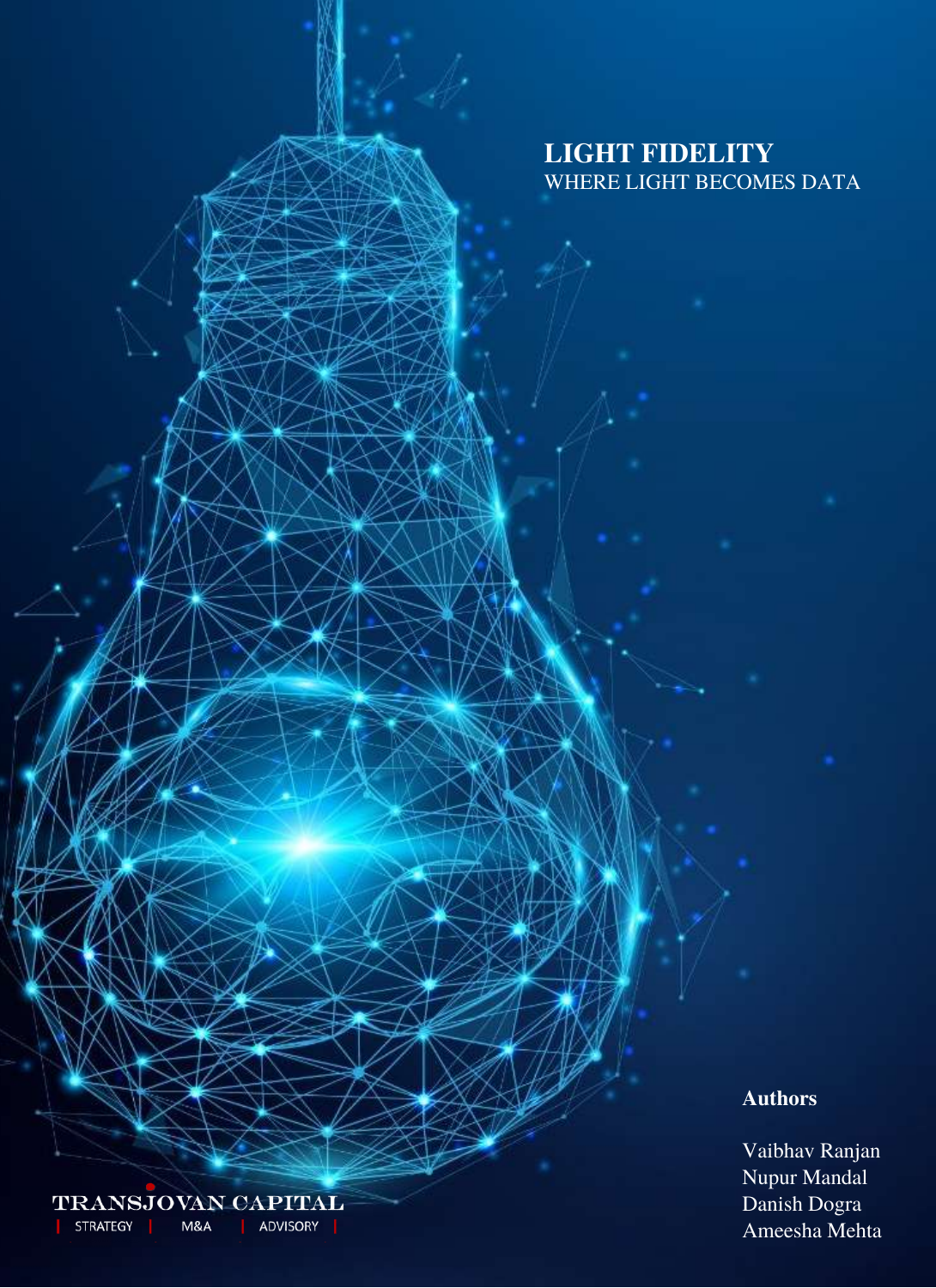# **Light Fidelity** Where Light becomes Data

| <b>Executive Summary</b>             |                |
|--------------------------------------|----------------|
| Li-fi and the Science behind it      |                |
| Market at a Glance                   | $\mathbf{1}$   |
| <b>Wireless Technology Landscape</b> | $\overline{2}$ |
| Challenges with Li-Fi                | $\overline{4}$ |
| <b>Use Cases</b>                     | $\overline{4}$ |
| Li-Fi and the Future Ahead           | 5              |
| Conclusion                           |                |
| Glossary                             | 8              |
| Sources                              | 8              |
| Authors                              | 8              |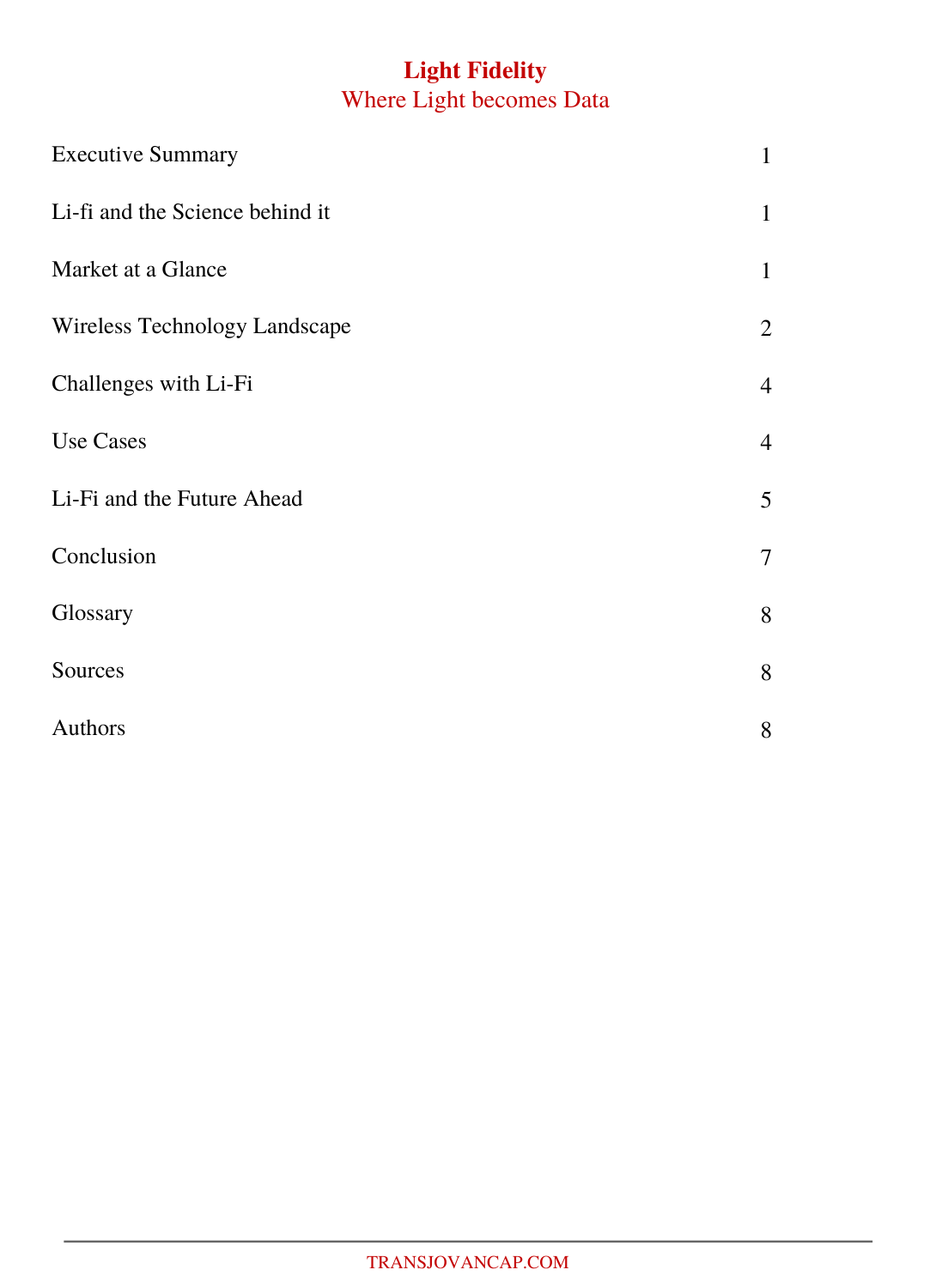# **Executive Summary**

Being at the center of work, education, and communication today, internet and its stable connectivity 24/7 are of utmost importance for well-functioning of global economies.

Wi-Fi is a wireless technology that utilizes radio frequencies to transmit internet data to our phones and laptops. The radio spectrum, however, isn't infinite. With the ever-evolving need for high-speed internet and the overwhelming demand for data, we stand amidst a massive spectrum crunch. The spectrum crunch refers to the lack of sufficient wireless frequency spectrum needed to support the growing demand for high-speed internet and data transmission.

Thus, there is a need for an alternative form of wireless technology that can share the load of Wi-Fi. Light Fidelity, or Li-Fi, is a visible light communication (VLC) system that transfers digital signals through light. It combines wireless connectivity with usual overhead lighting or desk lamps, allowing users to go online all around the room. This technology, with infinite spectrum, is independent of radio frequencies. Li-Fi technology holds the potential to revolutionize the internet usage by providing access to places that Wi-Fi's radio frequencies cannot reach and transform industries through its compelling future possibilities.

# **Li-Fi and the science behind it**

Li-Fi is a VLC system that transmits wireless internet communications at very high speeds. The technology uses emitted pulses of LED light bulb, undetectable to the human eye, to transmit data to and from receivers. Data is captured in modulated light frequencies of a solid-state LED light source and is then transmitted and received by Li-Fi-enabled devices. A photosensitive detector demodulates the light frequency signal, converts it back into an electronic data stream, thus enabling a high-speed, bi-directional, fully networked wireless communication. 1

When on a Li-Fi network, a device, such as a laptop or a smartphone, would use its receiver to pick up the light signals and its transmitter to send the light signals back to the bulb using either visible light or infrared light. The varying intensity of the light from the LED lamps at billion times per second transforms it into a digital signal that transmits data to a user and back. A single network can contain multiple lights, allowing one to go from light to light without losing internet connectivity. Li-Fi can be used without being directly under an LED bulb since the digital signal can be carried by light reflected off walls and other surfaces. Li-Fi would still depend on a regular internet service provider to supply internet to homes or offices.

## **Market at a Glance**

The Li-Fi market is expected to reach \$4.15 billion by 2026, up from \$295 million in 2020 with a CAGR of 69.7% over the forecast period 2021–2026. Li-Fi is an innovative technology that is set to disrupt many industries. The technology can increase the potential of Internet of Things (IoT), drive Industry 4.0 applications, and lead to the upcoming Light as a Service (LaaS) in the lighting industry. North America is currently the largest market, however, due to a catch-up effect, Asia-Pacific is the fastest-growing market.<sup>2</sup>

With increasing research on Li-Fi networking techniques, such as multiuser access, interference mitigation, and the development of Li-Fi products, there have been more instances of wireless networking with light over the last few years. Moreover, as energy efficiency via smart homes and smart cities increase, Li-Fi technology can penetrate these applications to benefit from the growth in the smart home and smart city markets.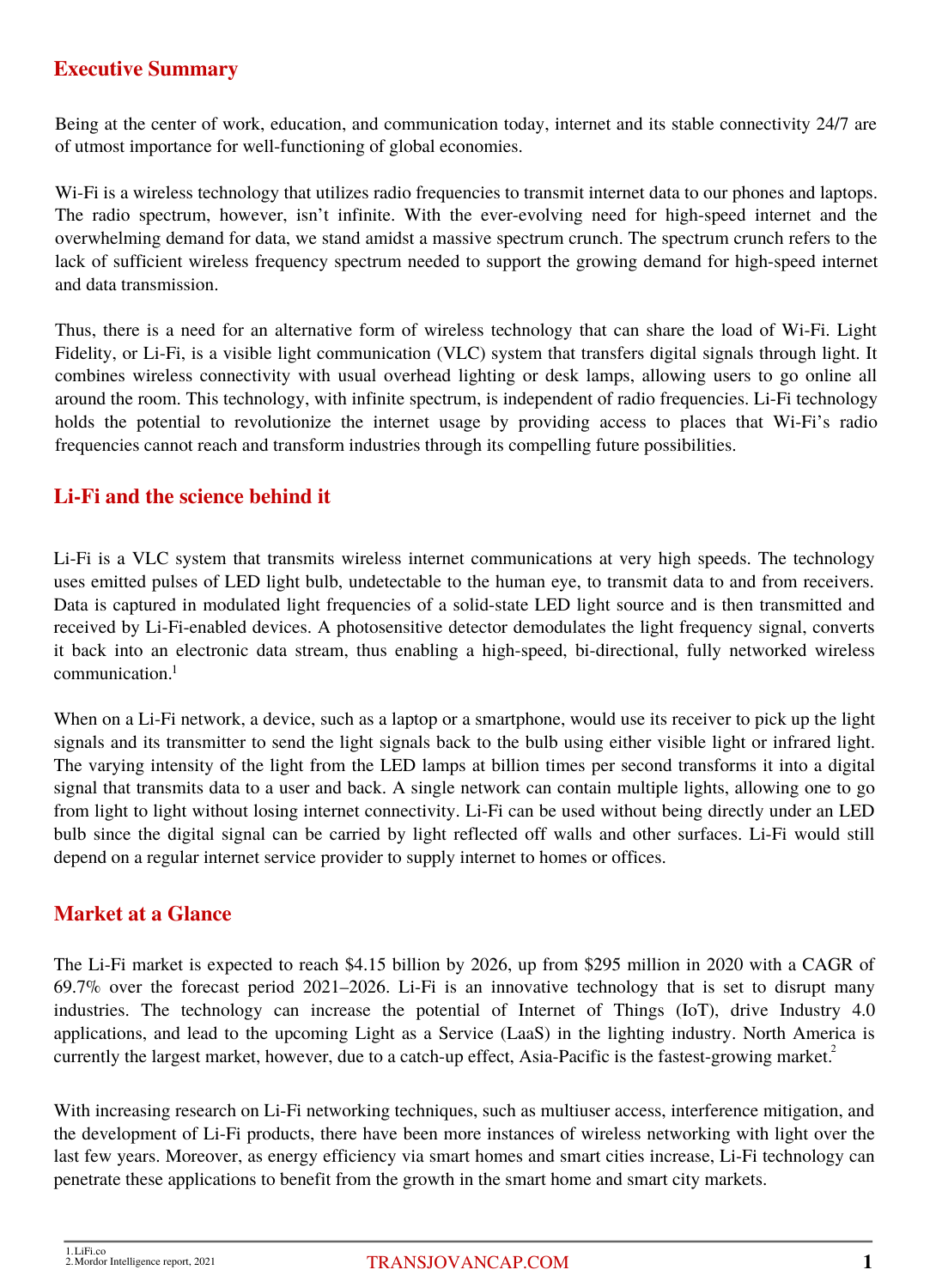

# **Wireless Technology Landscape**

#### Comparison between Li-Fi and Wi-Fi

Data requirements and usage are growing exponentially with the amount of data on the internet likely to double with the rise of smart cities, Industry 4.0, connected vehicles, and other disruptive technologies. As we are advancing from 4G to 5G networks, the radio frequency spectrum (a scarce natural resource) is getting congested, limiting the availability of bandwidth as well as the indoor and rural reach required by new technologies, applications, and solutions on the horizon. This oversaturation of the radio frequency spectrum is what we know as the 'Spectrum Crunch'. This puts constraints on the increasing demand for ubiquitous connectivity with varied bandwidth capability. Wi-Fi is the legacy incumbent of indoor wireless networking but will very soon suffer from spectrum crowding.

However, Li-Fi technology does not use radio frequency. It uses the light spectrum, which can open up 1000 times more spectrum than radio frequency.

Telecom operators are looking for more and more ways to tackle the problem of spectrum overcrowding and making efficient use of the limited allotted spectrum (along with increasing numbers of other users of the same scarce unlicensed spectrum). Emerging technology like Li-Fi offers a much better performance fit, augmenting the existing wireless technologies like Wi-Fi, 5G, and Bluetooth.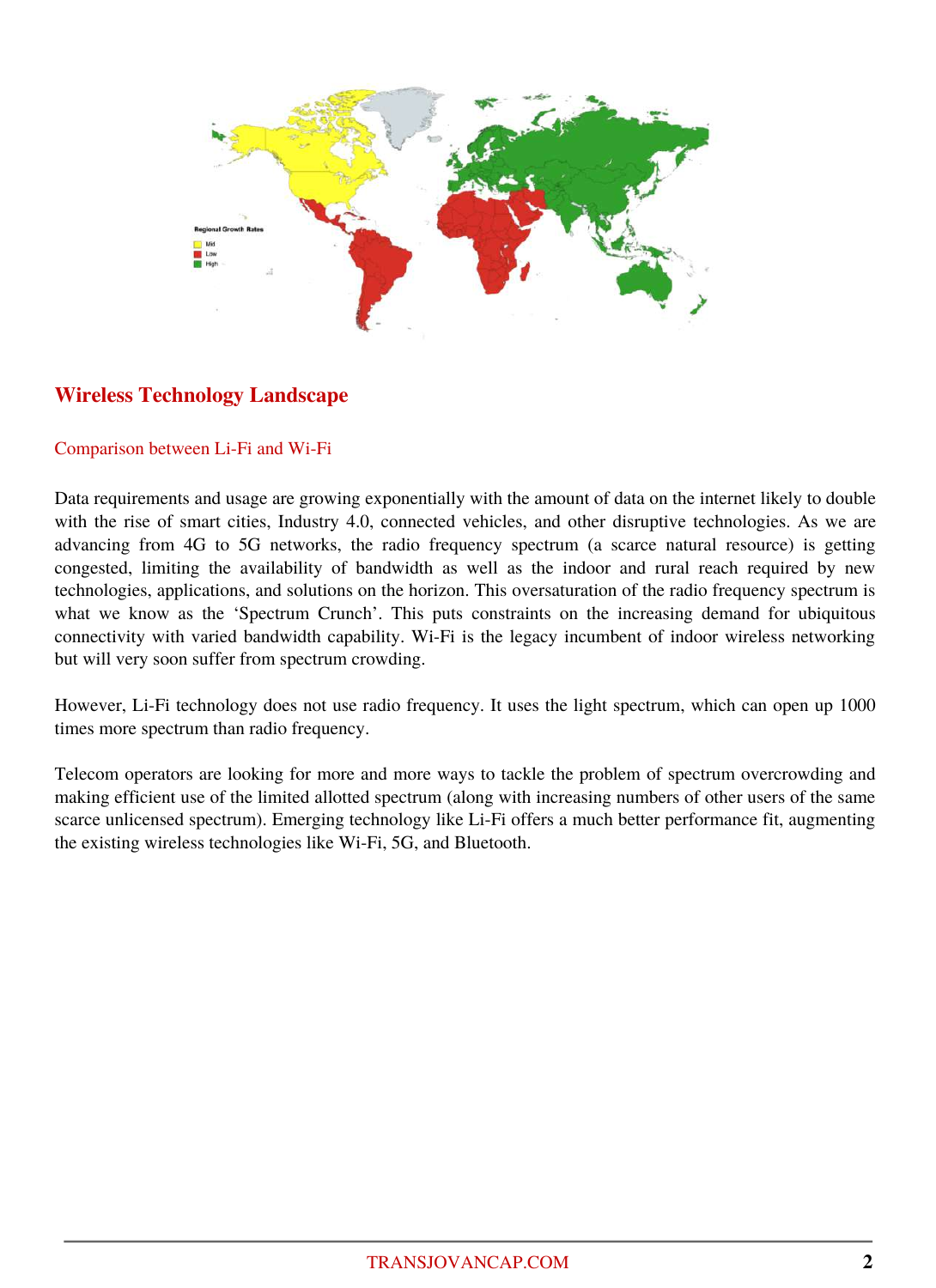# Table 1: Comparison between Li-Fi and Wi-Fi<sup>1</sup>

| Parameters                | Li-Fi                                                                                                                                                   | Wi-Fi                                                                                          |
|---------------------------|---------------------------------------------------------------------------------------------------------------------------------------------------------|------------------------------------------------------------------------------------------------|
| Operation                 | Li-Fi transmits data using light with the<br>help of LED bulbs                                                                                          | Wi-Fi transmits data using radio<br>waves with the help of Wi-Fi router                        |
| Interference              | Does not have any interference issues<br>that are present in radio frequency waves                                                                      | Will have interference issues from<br>nearby access points (routers)                           |
| Technology                | Present IrDA compliant devices                                                                                                                          | WLAN 802.11a/b/g/n/ac/ad<br>standard compliant devices                                         |
| Applications              | Used in airlines, undersea explorations,<br>operation theatres in the hospitals, office<br>and home premises for data transfer and<br>internet browsing | Used for internet browsing with the<br>help of Wi-Fi kiosks or hotspots                        |
| Advantages                | Interference is less, can pass through<br>salty sea water, and work in a dense<br>region                                                                | Prone to interference, can't pass<br>through sea water, only work in<br>less dense regions     |
| Privacy                   | Light is blocked by the walls, therefore<br>more secured on data transfer                                                                               | For RF signals, dry walls are<br>transparent, requiring techniques<br>for secure data transfer |
| Frequency of<br>Operation | 10,000 times frequency spectrum of the<br>radio (In the Tera Hz range)                                                                                  | 2.4GHz, 4.9GHz and 5GHz                                                                        |
| Data Density              | Can work in a high dense environment                                                                                                                    | Can only work in less dense<br>environment due to interference issues                          |
| Coverage Distance         | About 10 meters                                                                                                                                         | About 32 meters (WLAN<br>802.11b/11g), vary based on<br>transmit power and antenna type        |
| <b>System Components</b>  | Lamp driver, LED bulb and photo<br>detector                                                                                                             | Routers, subscriber devices<br>referred to as stations                                         |
| Data Transfer Speed       | About 1 Gbps                                                                                                                                            | WLAN-11n offers 150Mbps,<br>About 1-2 Gbps can be achieved<br>using WiGig/Giga-IR              |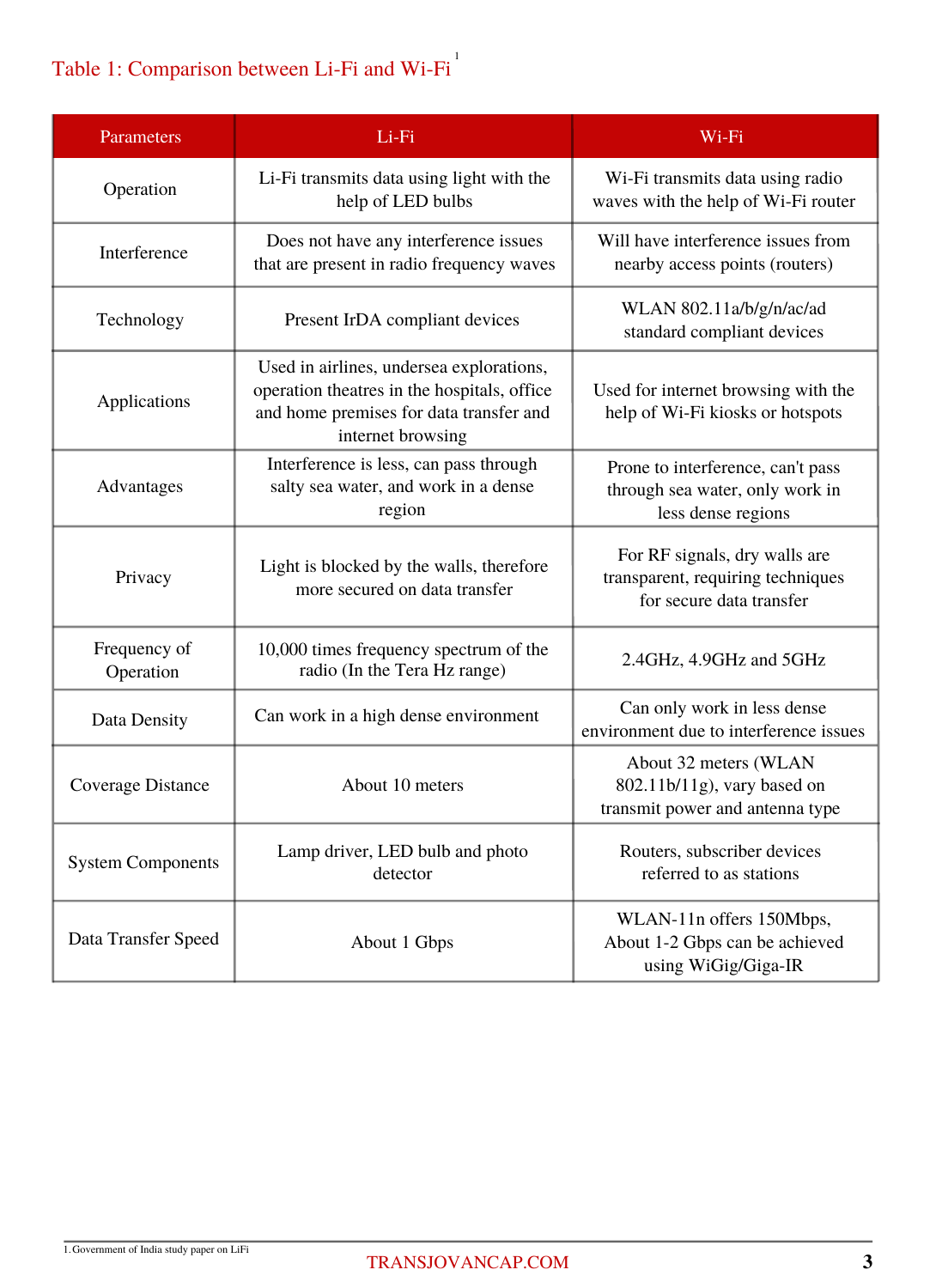# **Challenges with Li-Fi**

#### Limited Range

Wi-Fi has a range of 32 metres in open environments, while Li-Fi has a range of 10 meters, limiting the use of Li-Fi in open environments.

#### Limited Compatibility

Most of the electronic devices currently do not have the Li-Fi compatible hardware and software systems. However, a few smartphone companies are developing technologies to integrate Li-Fi into their next generation telecom devices.

#### Interference from other light sources

Sunlight and light from other sources can interfere with the Li-Fi from an LED, disrupting the data transmission. One possible solution would be to use infrared light for transmission, but long exposure to infrared is not suitable for humans.

#### High initial cost to deploy

Most LED bulbs today do not support Li-Fi technology as they need special adaptors or complete replacement with the Li-Fi compatible ones. Also, as LED bulbs are needed at all corners for robust Li-Fi signals, this would imply higher implementation costs. Still, as Li-Fi adoption rate improves, such costs are expected to reduce.

## **Use Cases**

Li-Fi is a powerful technology that holds the potential to revolutionize the world of wireless communication by providing a secure, faster, and safer medium that will fill the gaps in current wireless data transmission by Wi-Fi.

A few key characteristics of Li-Fi technology - directional lighting, intrinsic security, energy efficiency, signal blocking by walls, and high data transmission speed capabilities - open pathways for its diverse applications. The following are a few examples of real-life use cases of Li-Fi.

#### Dense Urban Environments

Artificial lighting infrastructure in closed environments like exhibitions, conferences, airports gives users access to high-speed internet where they can download, receive, and send data at high speeds. As the light waves won't propagate through walls, the wireless communication is interference-free and secure.

#### Underwater Communication

Traditional Wi-Fi cannot be used underwater as radio waves get absorbed by water . On the other hand, Li-fi technology uses visible light to penetrate deep into water, improving the way underwater vehicles and drivers communicate.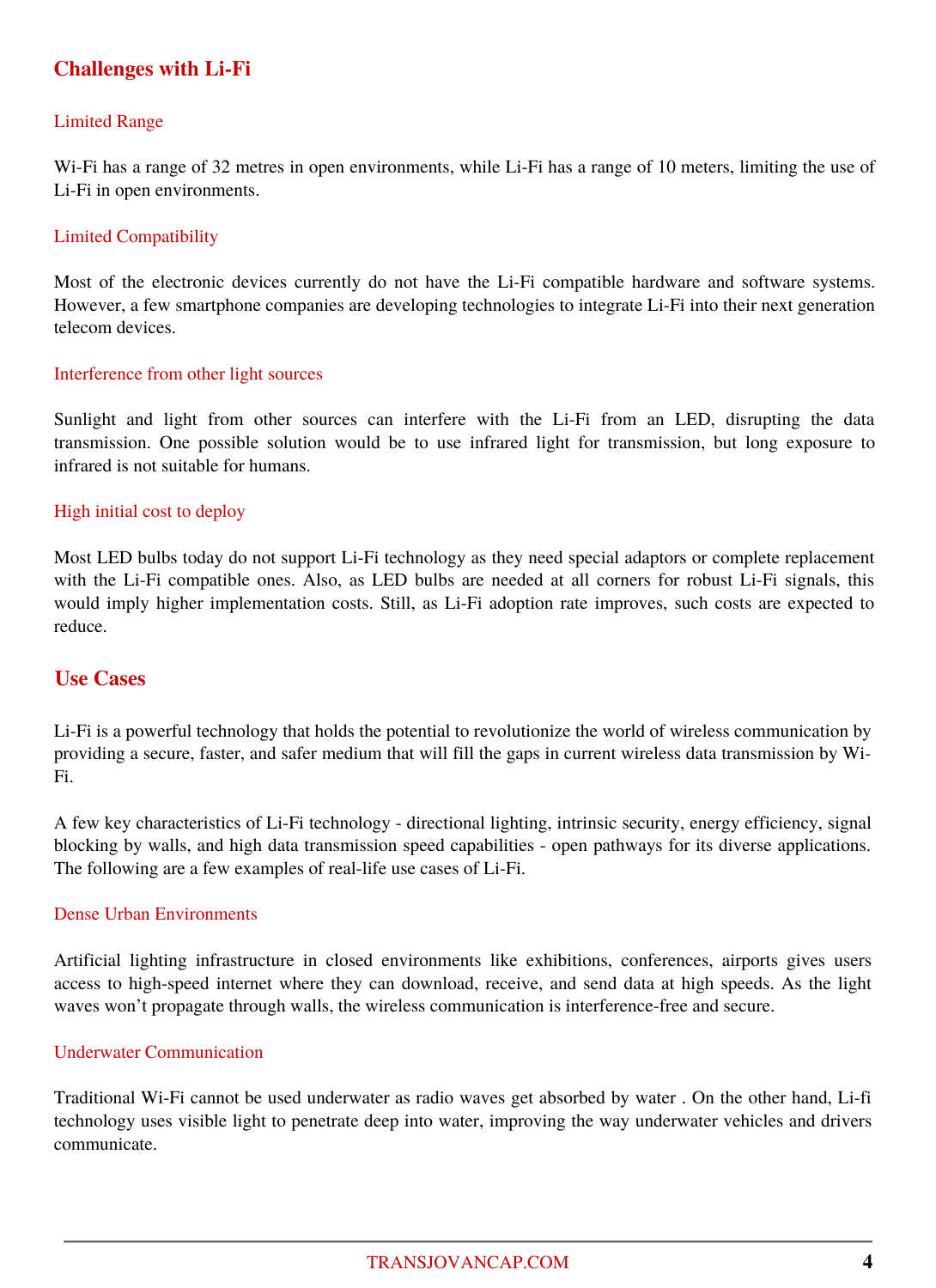## Augmented Reality (AR), Virtual Reality (VR) and Mixed Reality (VR)

Wi-Fi technology is used on these platforms, but the experience can be slow and sluggish when the number of devices connected to a Wi-Fi network rises. With the influx of Li-Fi technology, the speed and latency will improve, thereby improving the AR/VR/ MR experiences for users.

#### Aviation Industry

Li-Fi technology can be used in airline cabins and aircraft interiors, enabling people to enjoy seamless and safe data streaming, downloading and communication without creating electromagnetic interference (EMI) with sensitive radio equipment on the flight deck.

#### Hazardous environments/ Sensitive areas

use of cell phones are prohibited in dangerous explosive environments like <sup>1</sup>nuclear power plants and The use of Li-Fi can simplify network configuration in hazardous environments or sensitive areas, as radio communication interference is considered dangerous for such environments or their products. For example, the laboratories. Similarly, petrochemical industries have products that are sensitive to radio frequencies.

#### Intelligent Transportation Systems

With car headlights and tail lights being replaced with LED bulbs, opportunities open up for connected vehicle communication over Li-Fi. This allows for the development of anti-collision systems and information exchange systems on driving conditions between vehicles. This can also be extended to road elements for smart traffic control. Traffic management systems can be deployed over Li-Fi using the LED lighting of traffic light infrastructure. This would enable car systems to download real-time information from the network and have real-time information on routes, road conditions, and traffic.

#### Industry 4.0 trend, Artificial Intelligence, Big Data, Machine Learning, and Industrial IOT

Wi-Fi systems in industries currently face limitations due to poor coverage in all areas of factories, and hence, ethernet is used to transmit the instructions to the robotic arms. But this if replaced by Li-Fi, light receivers can be put in positions where nothing can disrupt the light signals, allowing the internet connection to be transmitted to the robotic arms in a more efficient and faster way, ensuring maximum data security.

#### Data Centers and Cybersecurity

The nature of visible light is that it cannot penetrate opaque walls and therefore connection is confined within the space in which it is shone. This prevents unauthorized access to the Li-Fi connection, adding another layer of security to the network.<sup>1</sup>

## **Li-Fi and The Future Ahead**

As light and LEDs are ubiquitous, Li-Fi technology has tremendous potential in various fields. With the potential to supplement and support the telecom industry and position itself as a catalyst in the autonomous vehicle ecosystem, there are a few examples of possible future use cases where this technology can add high value.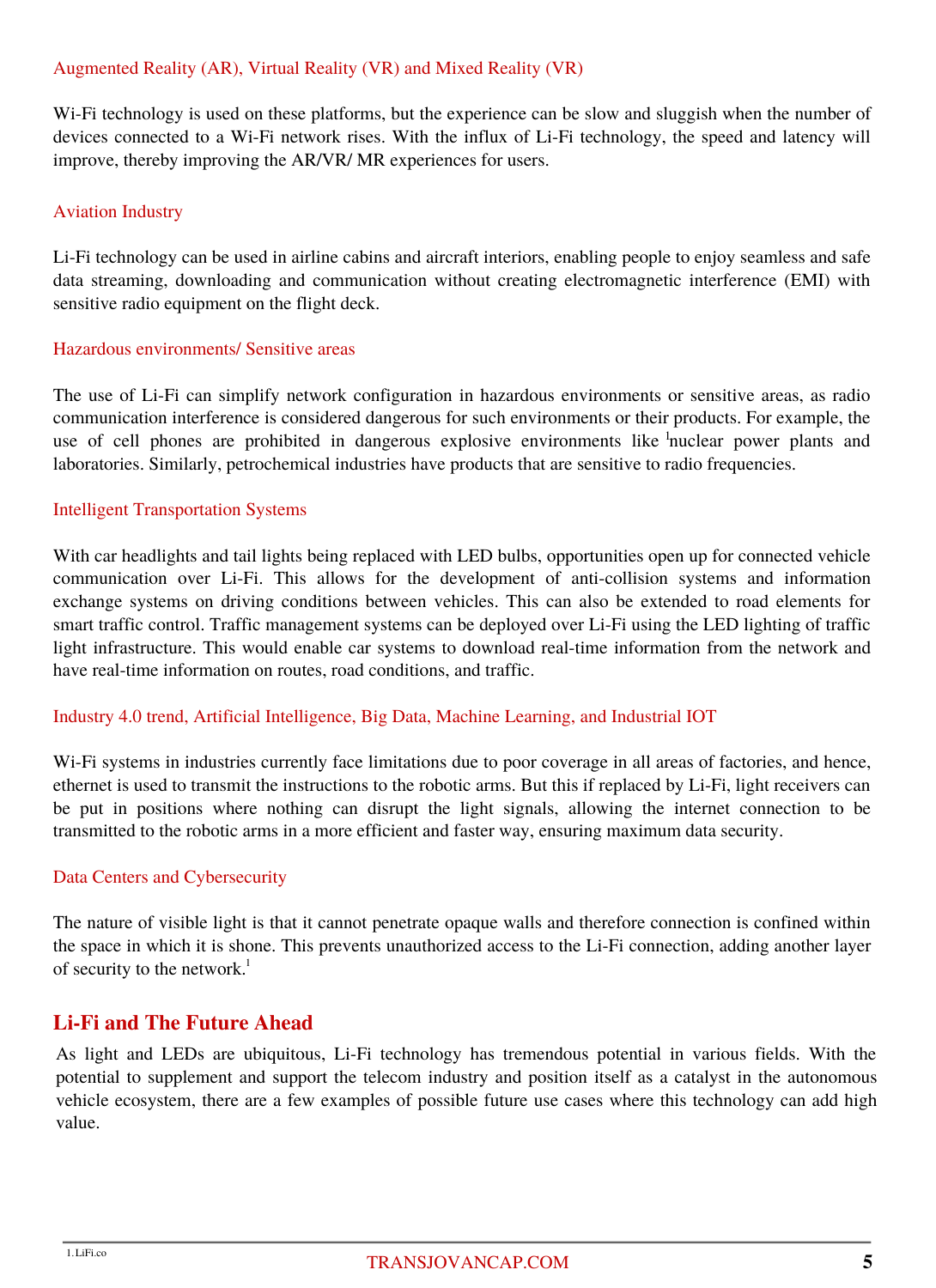### **5G and Li-Fi, A Match made in Connections**

As the world leaves behind 4G to embrace 5G, it looks forward to a much faster and robust network that has the lowest latency and greater capacity.

However, 5G's frequency range is short, potentially reducing its effectiveness in its market wide implementation. This is where Li-Fi, with its data transfer rate of greater that 1 Gb/s, can be a complementary technology to 5G that ensures no data is lost during the transmission and the latency is matched. With Li-Fi systems based on LED bulbs and being cheaper compared to Wi Fi, we can see higher adoption of 5G with Li-Fi in various industries.

To test this hypothesis, Signify, a leading lighting company, and Vodafone Deutschland have collaborated to integrate the two communication technologies, 5G and Li-Fi, and develop applications and solutions to deliver a secure and reliable two-way wireless communication at higher speeds.<sup>1</sup>

Disruptions in radio frequencies in industrial settings due to reflections off of large objects, or doppler effects, or shadowing from solid objects, or diffraction from sharp objects, or scattering due to small objects can lower its data transmission ability. The combination of 5G and Li-Fi offers advantages for industrial customers, and in their use of IoT devices by enabling reliable and secure high-speed wireless communication with low latency 2 in areas where certain radio frequencies perform poorly or where wireless communications are not allowed.

### **Connecting the world with Connected Cars**

### Vehicle to Vehicle Communication (V2V System)

Segula Technologies along with Ascia Technologies has designed a system that uses Li-Fi technology to transmit data between vehicles via the front and rear lights of the vehicles. This system can be used to maintain suitable distances between two vehicles, and in the future, could be used to create convoys of autonomous vehicles.<sup>2</sup>

The use of Li-Fi for vehicle-to-vehicle communication would help in instant sharing of information that includes the vehicle's speed, braking distance, objects in front of the lead vehicle, or other details, such as loss in stability of a vehicle, which improves the situational awareness of the vehicles nearby. Road accidents can be reduced with enhanced vehicle communication and seamless data transfer. For example, if the car ahead brakes suddenly, the information can be transmitted in real-time to the trailing vehicle and the artificial intelligence system in that vehicle can lower its speed accordingly. Thus, Li-Fi in vehicle-to-vehicle communication can enable faster data transmission and prevent possible road mishaps.

#### Vehicle to Infrastructure (V2I systems)

Along with establishing vehicle communication networks, road infrastructure needs to be transformed by making road surfaces, signs, traffic, and street lighting smart to ensure the safety of autonomous cars. Bidirectional connection between cars and road elements needs to be considered as a major use case of Li-Fi for smart traffic control for vehicle-to-infrastructure communication.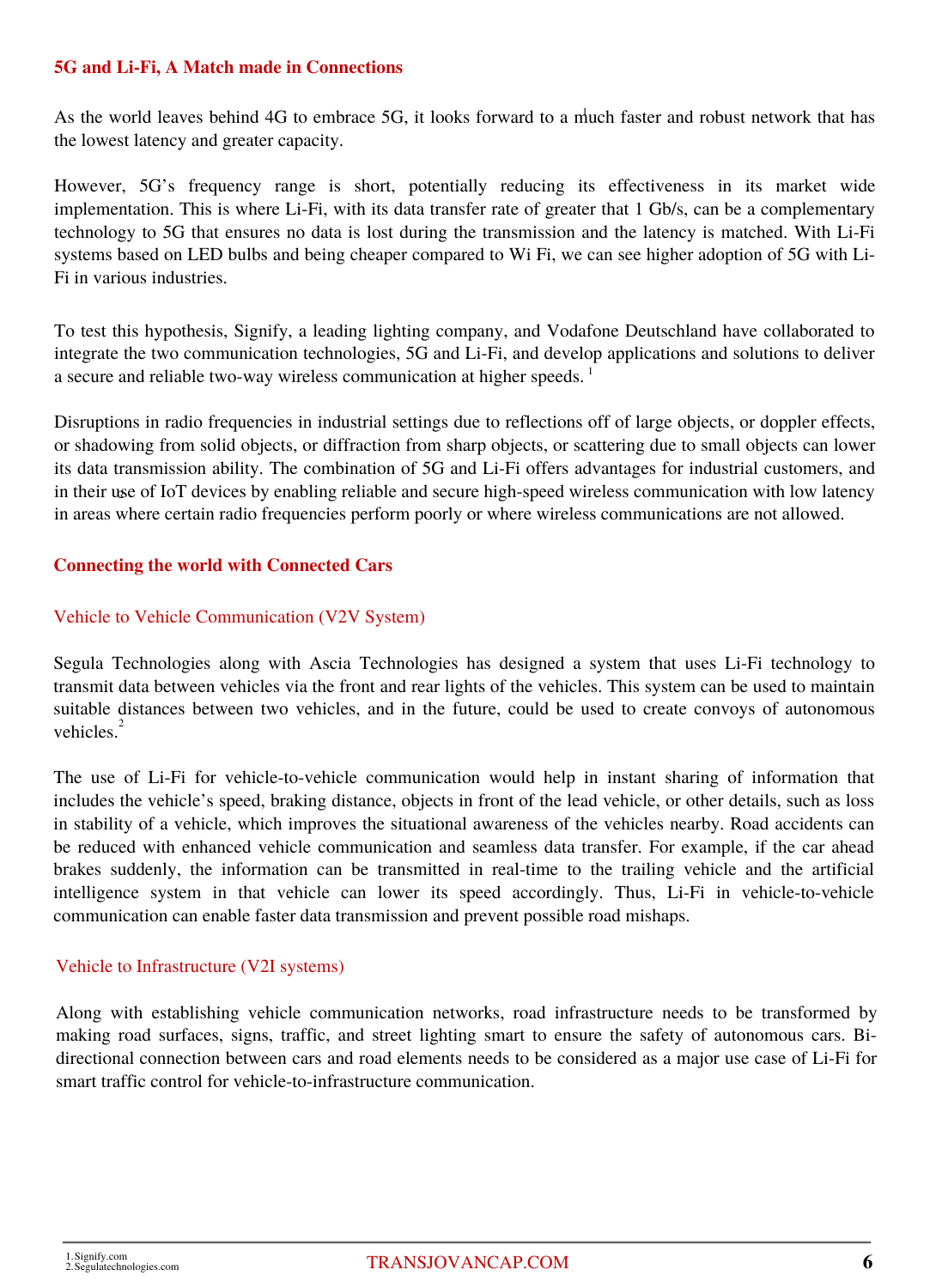V2I communication with Li-Fi, like V2V communication, will add to road safety by allowing rapid exchange of data between vehicles and infrastructure. For example, under low visibility conditions like heavy rain or fog, Li-Fi technology can readily relay pavement markings and signpost information to vehicles. A vehicle's dashboard and automatic audio tracks can incorporate Li-Fi transmission sources to display comprehensive information on possible speed restrictions, sharp bends, and work zones on the travel routes. This can reduce accidents due to unanticipated road and weather conditions.

# **Conclusion**

Li-Fi provides a significant increase in speed, bandwidth, and latency when compared to Wi-Fi which makes it a worthwhile upgrade. When you add in cheaper infrastructure costs, increased data security, and access to locations where radio frequencies aren't available, Li-Fi becomes an even more compelling technology to complement today's wireless infrastructure. The extensive growth in the use of LED lighting infrastructure for illumination provides a huge opportunity to integrate the Li-Fi technology into a plethora of environments and applications. With this integration, we can chase 10x the speed of current-day data transmission. Li-Fi perfectly addresses the issues with spectrum crunch and has opened a new door for several use cases. However, Li-Fi does have implementation challenges and the technology is yet to be adopted fully on a commercial scale. Nevertheless, with companies such as Signify, Segula, and Vodafone experimenting in the Li-Fi landscape, this technology can soon be the way forward to migrate to cleaner, greener, and safer communication networks.